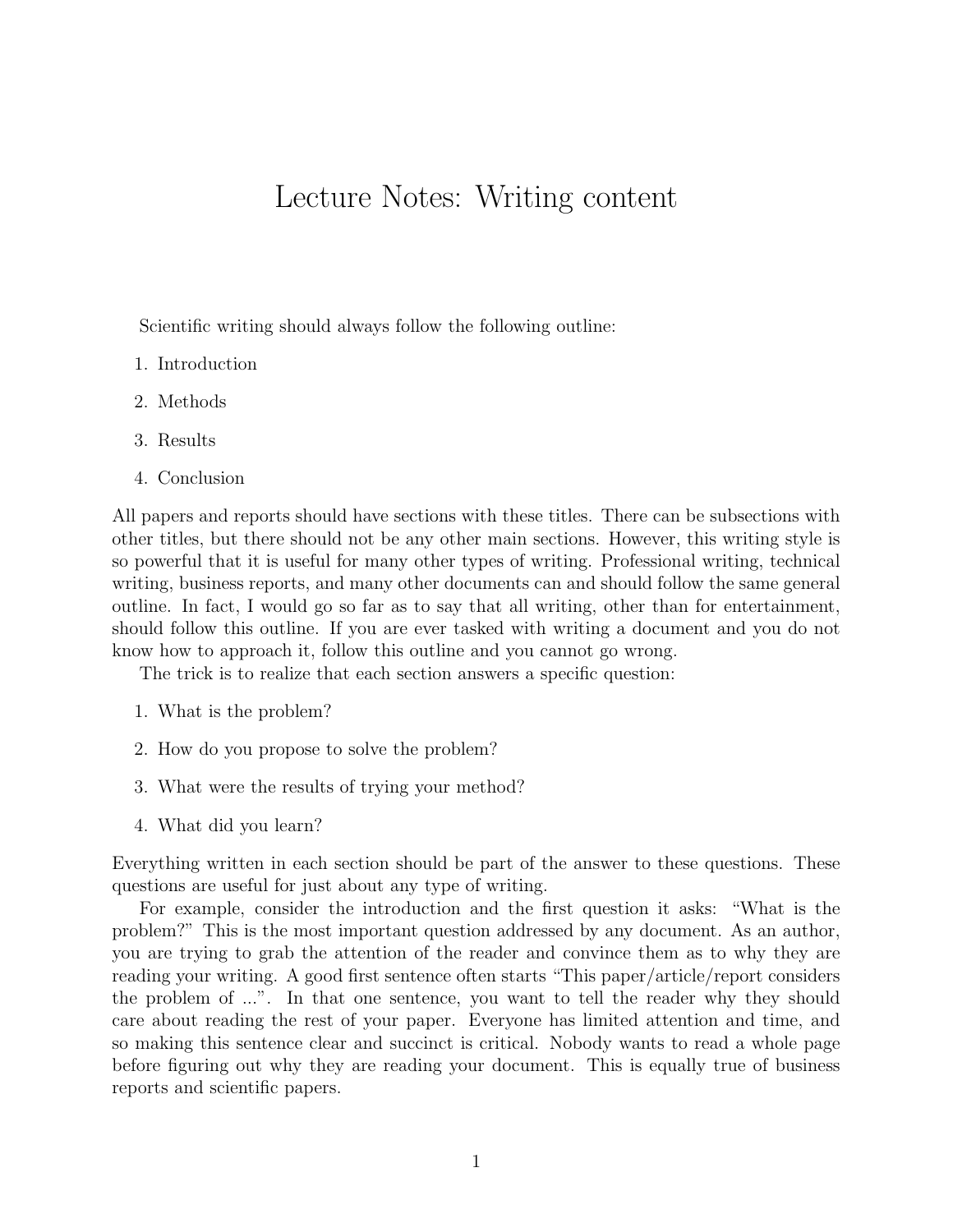

Figure 1: In the Peanuts comic strip, Snoopy starts to write.

"It was a dark and stormy night ..." In the comic strip Peanuts, a running gag consisted of Snoopy writing this line every time he started a story. The punchline often involved figuring out what to write next. The feeling of not knowing what to write next is so common it has a name: "writer's block". The trick is to always write in a such a way that you are answering a question. Besides the obvious high-level questions given above, every sentence you write raises additional follow-up questions. Subsequent sentences should expand upon the additional questions that are naturally raised by answering the previous question. For example, suppose the first sentence reads "This paper considers the problem of model fitting." This raises some natural next questions, "What is a model?" and "What is fitting?" Therefore the next sentence should answer one of those questions. For example, "A model refers to a mathematical equation that can describe the general shape or pattern of a set of data. Fitting refers to finding the best parameters for the model for a particular set of data." Now another question can be posed, namely, "What does 'best parameters' mean?" This leads to the following next sentence: "The best parameters are the values of unknown variables in the model that best fit the general shape to the given data." This process of answering questions raised by each sentence continues until the first question is sufficiently answered. In the case of the first paragraph, the reader should have a pretty clear idea of "what is the problem".

The introduction should answer the following questions:

- (a) What is the problem?
- (b) Why is it a problem?
- (c) How have other people tried to solve the problem?
- (d) How do you propose to solve it?

Each of these questions should be answered by a separate paragraph. Immediately after establishing the purpose for writing the document (the answer to "what is the problem"),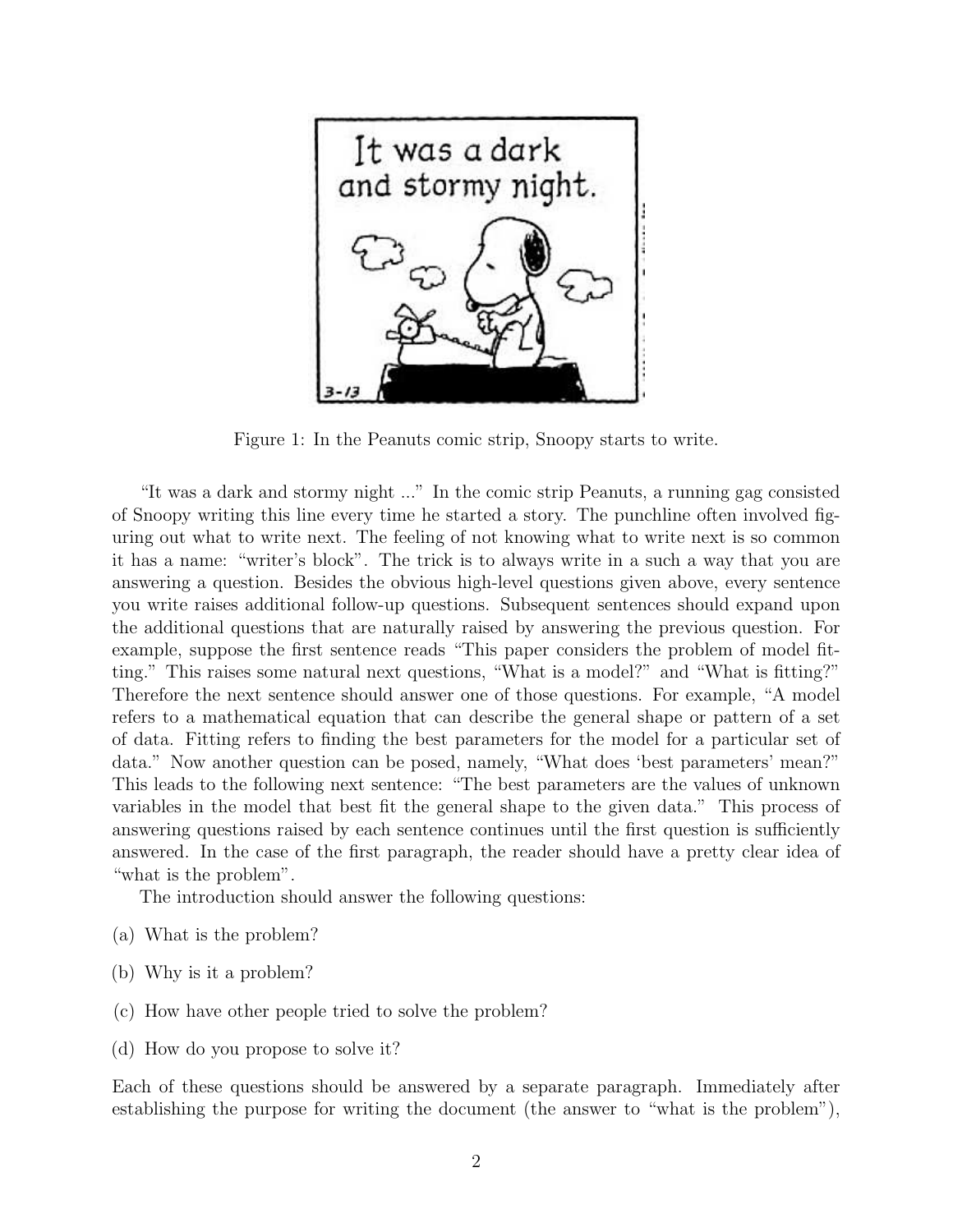

Figure 2: Punchlines about Snoopy not knowing what to write next.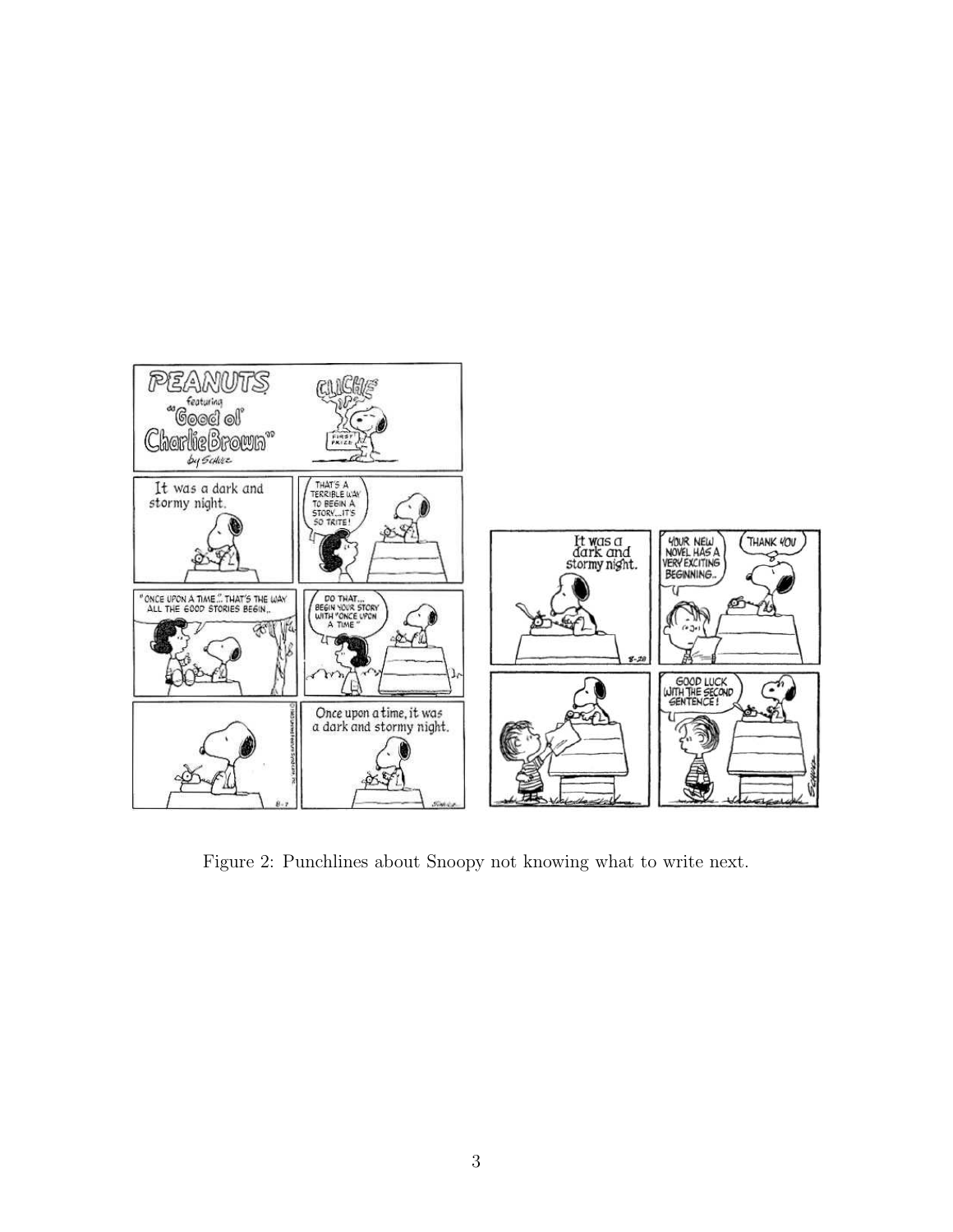the author should explain the circumstances of why or when the problem occurs. Examples can be very helpful. This paragraph can give statistics about the problem, or supporting information describing the scope of the problem. In a very long document, the answer to this question sometimes gets its own subsection entitled "Background". This is especially useful if one or more side issues needs to be explained in order to provide full context for the work.

The next question concerns how other people have tried to solve the problem. Presumably you are not the first to realize this problem needs work! This paragraph is where you provide the reader with a synopsis of current events. It may describe techniques taken by other professionals, or it may describe competitor products. In a scientific paper or thesis, the answer to this question may be given its own subsection entitled "Related work".

The final question in the introduction concerns what you intend to try. In the case of a scientific paper, this is where you make a case for your novelty. In the case of a business plan, this is where you make a case for how your new business will differ from those in the surrounding area. In the case of a market analysis, this is where you make a case for a product niche or how your product will differ from its competitors. At this point, the reader should have a clear idea of the purpose of the entire document.

The methods section of the document is all about the details. It should provide the reader with everything they need to be able to fully understand your work. In the case of a scientific paper, the reader should be able to duplicate your experiment. This is the heart and soul of the scientific method; experiments should be repeatable. If your paper does not provide enough detail for the reader to duplicate your experiment, then it is not written well. However, this idea also applies to business and other documents. The reader should be able to reimplement your plan without having to call you to ask questions; all the details should be contained in the methods section.

A good way to approach writing the methods section is to overview the entire approach. A high-level diagram or flowchart or algorithm is useful. It should provide a snapshot of how the entire new thing will work, whether it is an experiment, business or new product. The description of this diagram should take a whole paragraph. Subsequent paragraphs should then zoom into single pieces of the diagram, providing greater detail. Each paragraph should provide enough details about the piece of the whole product (or system or business) as to enable the reader to duplicate your effort. Whenever you find yourself stuck on what to write, ask yourself the following question: "Do the methods written provide enough information to recreate my results?"

The results section provides data. It should consist primarily of tables, figures, measurements and calculations. It should be objective; this is not the section in which you provide your opinions (that comes later). However, you must interpret the data for the reader. A big mistake naive writers make is to provide a "data dump" without helping the reader understand the results. The reader does not want to read through large tables to discover the two entries that are significant. The reader does not want to study a graph to learn that part of one plot shows an increasing trend. These points are things that the writer needs to highlight. Similarly, if a table or graph does not contain any meaningful highlights, it probably does not belong in the paper. It may belong in an appendix, or it may be superfluous and should be deleted to save the reader's time. A good rule of thumb is that every graph or table or result should have a paragraph highlighting the key findings in the data.